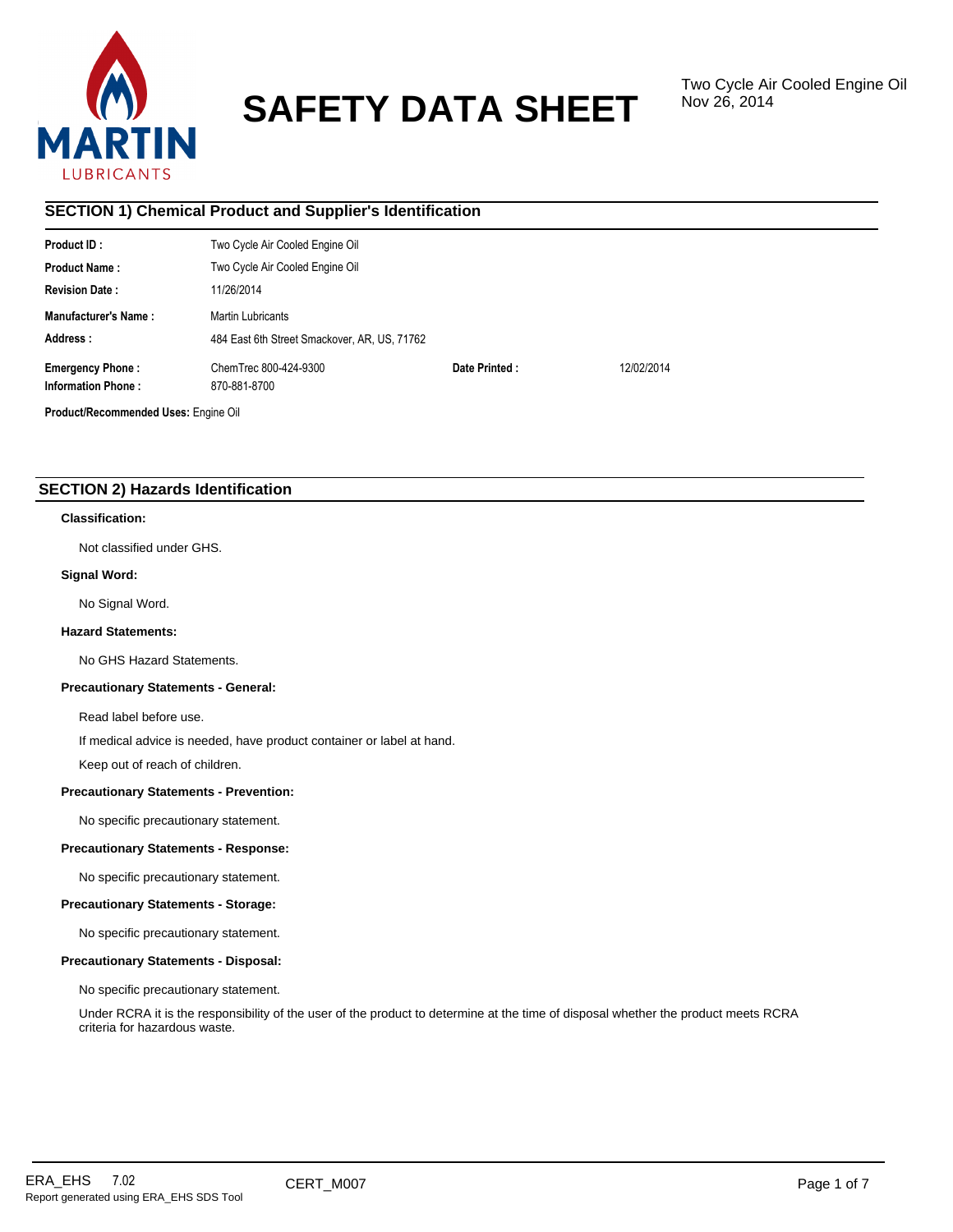| <b>SECTION 3) Composition / Information on Ingredients</b> |                                      |               |  |  |  |
|------------------------------------------------------------|--------------------------------------|---------------|--|--|--|
| <b>CAS</b>                                                 | <b>Chemical Name</b>                 | % by Weight   |  |  |  |
| <b>MIXTURE</b>                                             | HYDRO-TREATED PARAFFINIC DISTILLATES | 68% - 92%     |  |  |  |
| <b>MIXTURE</b>                                             | PROPRIETARY ADDITIVES                | $11\% - 24\%$ |  |  |  |

# **SECTION 4) First-aid Measures**

#### **Inhalation:**

If overcome by inhalation of vapors from hot product, immediately remove from exposure to fresh air. Use oxygen if there is difficulty or irregular breathing; or artificial respiration if breathing has stopped. Do not leave victim unattended. Seek immediate medical attention if symptoms persist.

#### **Eye Contact:**

Rinse eyes cautiously with lukewarm, gently flowing water for several minutes, while holding the eyelids open. Remove contact lenses, if present and easy to do. Continue rinsing for a duration of 15-20 minutes. Take care not to rinse contaminated water into the unaffected eye or onto the face. If eye irritation persists: Get medical advice/attention.

If material is hot, treat for thermal burns and take victim to hospital immediately.

#### **Skin Contact:**

Rinse/wash with lukewarm, gently flowing water and mild soap for 5 minutes or until product is removed. If skin irritation occurs or you feel unwell: Get medical advice/attention.

If material is hot, submerge injured area in cold water. If victim is severely burned, remove to a hospital immediately.

#### **Ingestion:**

If swallowed, DO NOT INDUCE VOMITING due to aspiration hazard. Immediately give 2 glasses of water. Never give anything by mouth to an unconscious person. Should vomiting occur; lower head below knees to avoid aspiration. Seek immediate medical attention.

# **SECTION 5) Fire-fighting Measures**

#### **Suitable Extinguishing Media:**

Dry chemical, foam, carbon dioxide, water spray or fog is recommended. Water spray is recommended to cool or protect exposed materials or structures. Carbon dioxide can displace oxygen. Use caution when applying carbon dioxide in confined spaces. Simultaneous use of foam and water on the same surface is to be avoided as water destroys the foam.Water or foam may cause frothing.If leak or spill has not ignited, use water spray to cool the containers and to provide protection for personnel attempting to stop the leak.

#### **Unsuitable Extinguishing Media:**

Do not use water in a jet.

#### **Specific Hazards in Case of Fire:**

Oxides of C, N, and water.

Dense smoke may be generated while burning. Toxic fumes, gases or vapors may evolve on burning. Heavy flammable vapors may settle along ground level and low spots to create an invisible fire hazard. The vapors may extend to sources of ignition and flash back.

#### **Fire-fighting Procedures:**

Isolate immediate hazard area and keep unauthorized personnel out. Stop spill/release if it can be done safely. Move undamaged containers from immediate hazard area if it can be done safely. Water spray may be useful in minimizing or dispersing vapors and to protect personnel.

Dispose of fire debris and contaminated extinguishing water in accordance with official regulations.

Caution should be exercised when using water or foam as frothing may occur, especially if sprayed into containers of hot, burning liquid.

#### **Special protective actions:**

Wear protective pressure self-contained breathing apparatus (SCBA) and full turnout gear.

Care should always be exercised in dust/mist areas.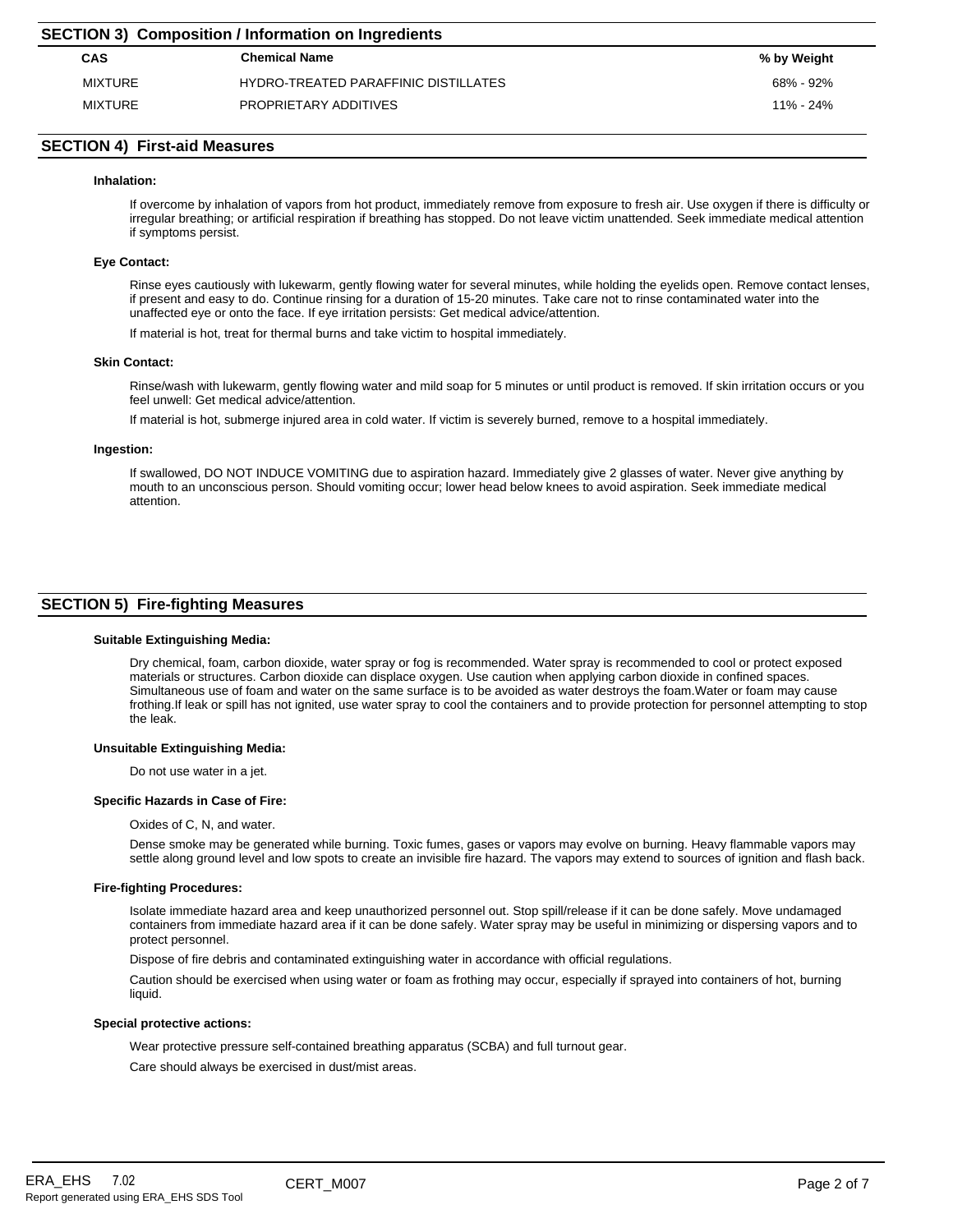#### **Emergency Procedure:**

Keep unnecessary people away; isolate hazard area and deny entry. Do not touch or walk through spilled material. Stay upwind; keep out of low areas.

Contain spill immediately with inert materials (sand,earth, chemical spill pads of cotton) by forming dikes. Dikes should be placed to contain spill in a manner that will prevent material from entering sewers and waterways. Large spill, once contained, may be picked up using explosion proof, non-sparking vacuum pumps, shovels or buckets and disposed of in suitable containers for disposal. If a large spill occurs, notify appropriate authorities.

Ventilate area.

Spill procedures (water): Remove from surface by skimming or with suitable adsorbents. If a large spill occurs notify appropriate authorities.

If spilled material is cleaned up using a regulated solvent, the resulting waste mixture may be regulated.

#### **Recommended equipment:**

Positive pressure, full-facepiece self-contained breathing apparatus (SCBA), or positive pressure supplied air respirator with escape SCBA (NIOSH approved).

#### **Personal Precautions:**

ELIMINATE all ignition sources (Pilot lights, electrical equipment, flames, heater, no smoking, flares, sparks in immediate area). Avoid breathing vapor. Avoid contact with skin,eye or clothing. Do not touch damaged containers or spilled materials unless wearing appropriate protective clothing.

#### **Environmental Precautions:**

Prevent further leakage or spillage if safe to do so. Do not let product enter drains/surface waters/ groundwater or confined areas.

# **SECTION 7) Handling and Storage**

#### **General:**

Wash hands after use. Do not get in eyes, on skin or on clothing. Do not breathe vapors or mists. Use good personal hygiene practices. Eating, drinking and smoking in work areas is prohibited. Remove contaminated clothing and protective equipment before entering eating areas. Eyewash stations and showers should be available in areas where this material is used and stored.

#### **Ventilation Requirements:**

Use only with adequate ventilation to control air contaminants to their exposure limits. The use of local ventilation is recommended to control emissions near the source.

#### **Storage Room Requirements:**

Keep container(s) tightly closed and properly labeled. Store in cool, dry, well-ventilated areas away from heat, sources of ignition and incompatibilities. Protect containers against physical damage. Keep containers securely sealed when not in use. Indoor storage should meet OSHA standards and appropriate fire codes. Containers that have been opened must be carefully resealed and kept upright to prevent leakage. Empty container retain residue and may be dangerous.

Do not cut, drill, grind, weld or perform similar operations on or near containers.

# **SECTION 8) Exposure Controls/Personal Protection**

#### **Appropriate Engineering Controls:**

Provide exhaust ventilation or other engineering controls to keep the airborne concentrations of vapors below their respective threshold limit value. Ensure that eyewash stations and safety showers are proximal to the work-station location.

Mechanical methods such as fume hoods or area fans may be used to reduce localized vapor/mist areas.

If vapor or mist is generated when material is heated or handled,provide adequate ventilation to keep the airborne concentrations of vapors below their respective threshold limit value.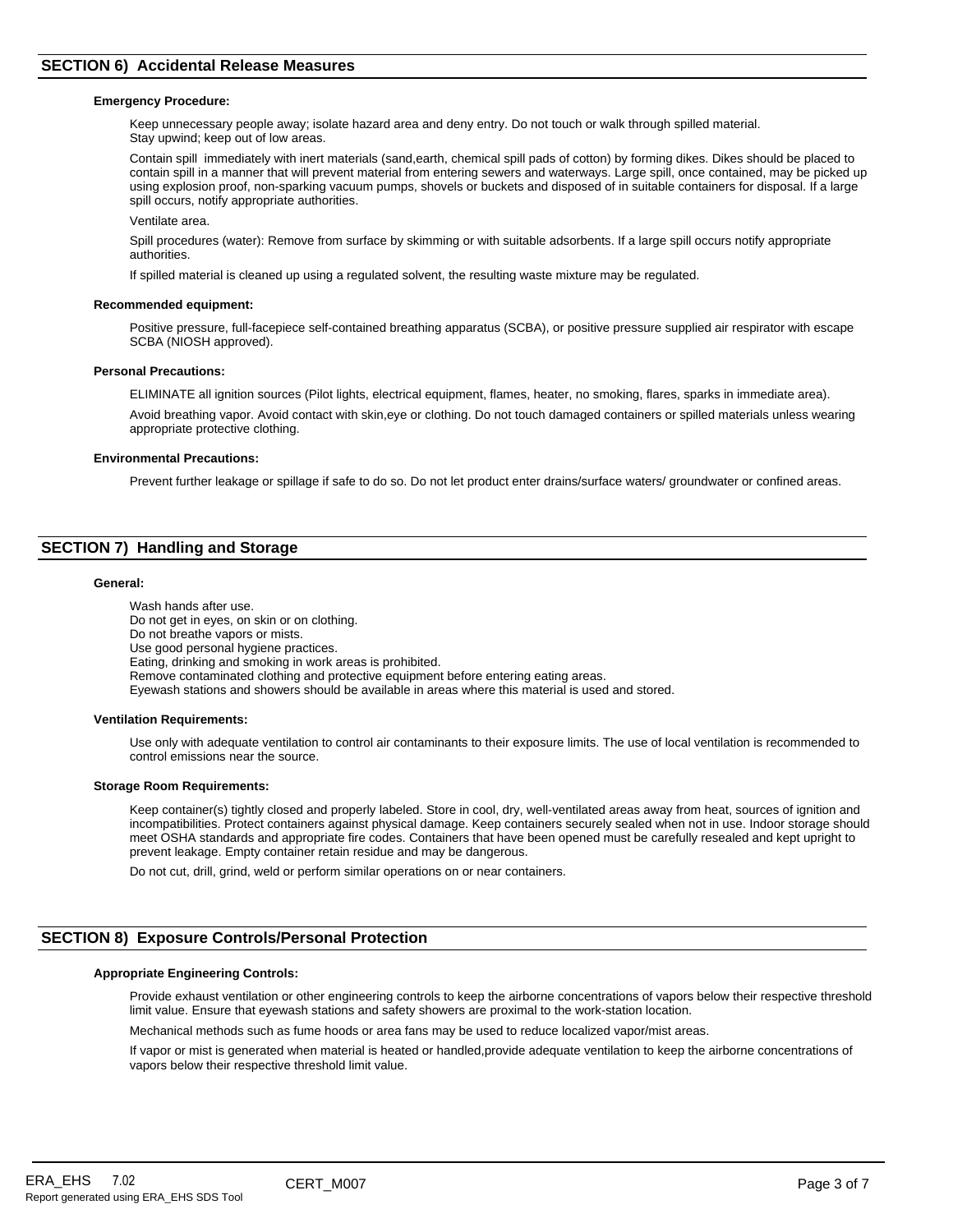#### **Eye protection:**

Wear eye protection with side shields or goggles. Wear indirect-vent, impact and splash resistant goggles when working with liquids.If additional protection is needed for entire face, use in combination with a face shield.

#### **Skin protection:**

Use of impervious gloves approved to relevant standards made from the following materials may provide suitable chemical protection: neoprene or nitrile rubber gloves. Suitability and durability of a glove is dependent on usage, e.g. frequency and duration of contact, chemical resistance of glove material, glove thickness, dexterity. Always seek advice from glove suppliers. Contaminated gloves should be replaced. Chemical-resistant clothing is recommended.

Launder soiled clothes or properly disposed of contaminated material, which cannot be decontaminated.

If handling hot material, use insulated protective equipment.

#### **Respiratory protection:**

If engineering controls do not maintain airborne concentrations to a level which is adequate to protect worker, a respiratory protection program that meets or is equivalent to OSHA 29 CFR 1910.134 and ANSI Z88.2 should be followed. Check with respiratory protective equipment suppliers.

Where misting may occur, wear an MSHA/NIOSH approved (or equivalent) half-mask form dust/mist air-purifying respirator.

| <b>Chemical Name</b>                                            | OSHA<br><b>TWA</b><br>(ppm) | <b>OSHA</b><br><b>TWA</b><br>(mg/m3) | <b>OSHA</b><br><b>STEL</b><br>(ppm) | <b>OSHA</b><br><b>STEL</b><br>(mg/m3) | OSHA-<br>Tables-<br>Z1,2,3 | <b>OSHA</b><br>Carcinogen | OSHA<br>Skin<br>designation | <b>NIOSH</b><br><b>TWA</b><br>(ppm) | <b>NIOSH</b><br><b>TWA</b><br>(mg/m3) | <b>NIOSH</b><br><b>STEL</b><br>(ppm) | <b>NIOSH</b><br>STEL<br>(mg/m3) | <b>NIOSH</b><br>Carcinogen |
|-----------------------------------------------------------------|-----------------------------|--------------------------------------|-------------------------------------|---------------------------------------|----------------------------|---------------------------|-----------------------------|-------------------------------------|---------------------------------------|--------------------------------------|---------------------------------|----------------------------|
| <b>HYDRO-TREATED</b><br><b>PARAFFINIC</b><br><b>DISTILLATES</b> |                             |                                      |                                     | 10                                    |                            |                           |                             |                                     |                                       |                                      |                                 |                            |
| <b>PROPRIETARY</b><br><b>ADDITIVES</b>                          |                             |                                      |                                     | 10                                    |                            |                           |                             |                                     |                                       |                                      |                                 |                            |

| Chemical Name                                            | <b>ACGIH</b><br>TWA<br>(ppm) | <b>ACGIH</b><br>TWA<br>(mg/m3) | <b>ACGIH</b><br><b>STEL</b><br>(ppm) | <b>ACGIH</b><br><b>STEL</b><br>(mg/m3) | <b>ACGIH</b><br>Carcinogen | <b>ACGIH</b><br><b>Notations</b> | <b>ACGIH</b><br><b>TLV Basis</b> |
|----------------------------------------------------------|------------------------------|--------------------------------|--------------------------------------|----------------------------------------|----------------------------|----------------------------------|----------------------------------|
| HYDRO-TREATED<br><b>PARAFFINIC</b><br><b>DISTILLATES</b> |                              | 5                              |                                      |                                        |                            |                                  |                                  |
| <b>PROPRIETARY</b><br><b>ADDITIVES</b>                   |                              | 5                              |                                      |                                        |                            |                                  |                                  |

# **SECTION 9) Physical and Chemical Properties**

#### **Physical Properties**

| Density [lb/gal]        | 7.29394 lb/gal                  |
|-------------------------|---------------------------------|
| % Solids By Weight      | 100.00000%                      |
| Density VOC             | 0.00000 lb/gal                  |
| % VOC                   | 0.00000%                        |
| <b>VOC Actual</b>       | 0.00000 lb/gal                  |
| <b>VOC Actual</b>       | $0.00000$ g/l                   |
| <b>Specific Gravity</b> | 0.87401                         |
| VOC Regulatory          | 0.00000 lb/gal                  |
|                         |                                 |
| VOC Regulatory          | $0.00000$ g/l                   |
| Appearance              | Blue green dyed, clear fluid    |
| Odor Threshold          | N.A.                            |
| <b>Odor Description</b> | Mild petroleum hydrocarbon odor |
| pH                      | N.A.                            |
| Flammability            | Flash Point at or above 200 °F  |
| Flash Point Symbol      | N.A.                            |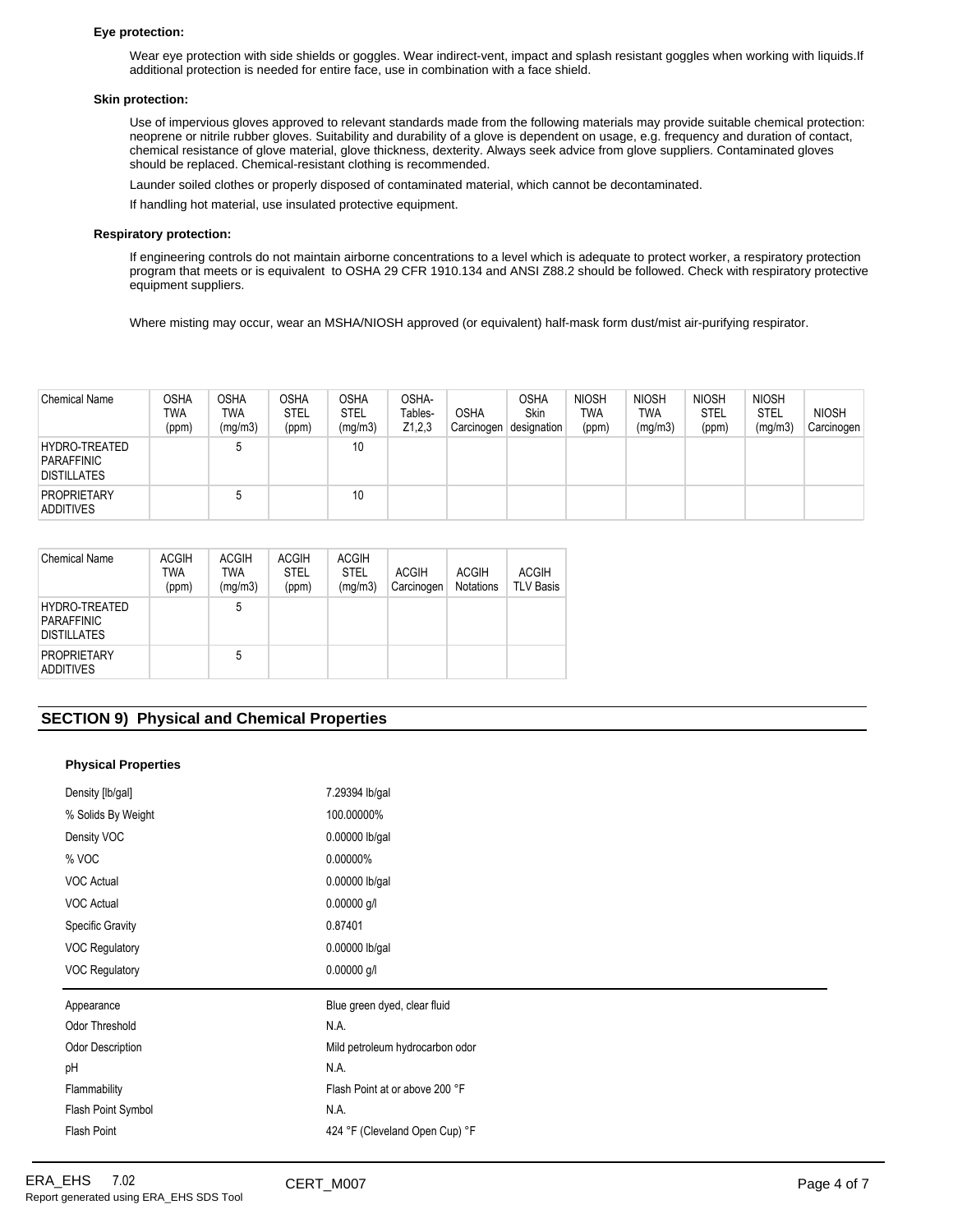| Lower Explosion Level        | N.A.                                                 |
|------------------------------|------------------------------------------------------|
| <b>Upper Explosion Level</b> | N.A.                                                 |
| Vapor Pressure               | Negligible at STP                                    |
| Vapor Density                | >1 at STP                                            |
| <b>Water Solubility</b>      | Negligible                                           |
| Viscosity                    | 57.97 cSt at 40°C (104°F), 8.35 cSt at 100°C (212°F) |
| <b>Freezing Point</b>        | N.A.                                                 |
| <b>Melting Point</b>         | N.A.                                                 |
| Low Boiling Point            | Not determined. Expected to be > 260°C (500°F).      |
| High Boiling Point           | N.A.                                                 |
| Auto Ignition Temp           | N.A.                                                 |
| <b>Evaporation Rate</b>      | Negligible at STP                                    |
| Decomposition Pt             | N.A.                                                 |
| Coefficient Water/Oil        | N.A.                                                 |

# **SECTION 10) Stability and Reactivity**

#### **Stability:**

Material is stable at room temperature and pressure.

#### **Hazardous Polymerization:**

Will not occur.

#### **Incompatible Materials:**

Avoid contact with acids and oxidizing materials.

#### **Conditions to Avoid:**

Avoid heat, flame, and contact with incompatible materials. Avoid high temperatures and product contamination.

#### **Hazardous Decomposition Products:**

Smoke, carbon monoxide and dioxide.

# **SECTION 11) Toxicological Information**

#### **Acute Toxicity:**

If inhaled: Overexposure by inhalation of hot material may cause nonspecific discomfort, such as nausea, headache, or weakness. Prolonged and repeated exposure to oil mist poses a risk of pulmonary disease such as chronic lung inflammation.

If ingested, due to the expected concentration of hydrocarbon solvent (100%) ingestion is expected to be relatively non-toxic unless lung aspiration occurs. Gastrointestinal discomfort may develop, followed by vomiting with a further risk of aspiration. This product has laxative properties and may result in abdominal cramps and diarrhea.

#### **Skin Corrosion/Irritation:**

No data available.

#### **Serious Eye Damage/Irritation:**

Avoid prolonged contact with the eyes, which may cause mild eye discomfort, tearing, or blurring of vision.

#### **Carcinogenicity:**

No data available.

# **Germ Cell Mutagenicity:**

No data available.

# **Reproductive Toxicity:**

No data available.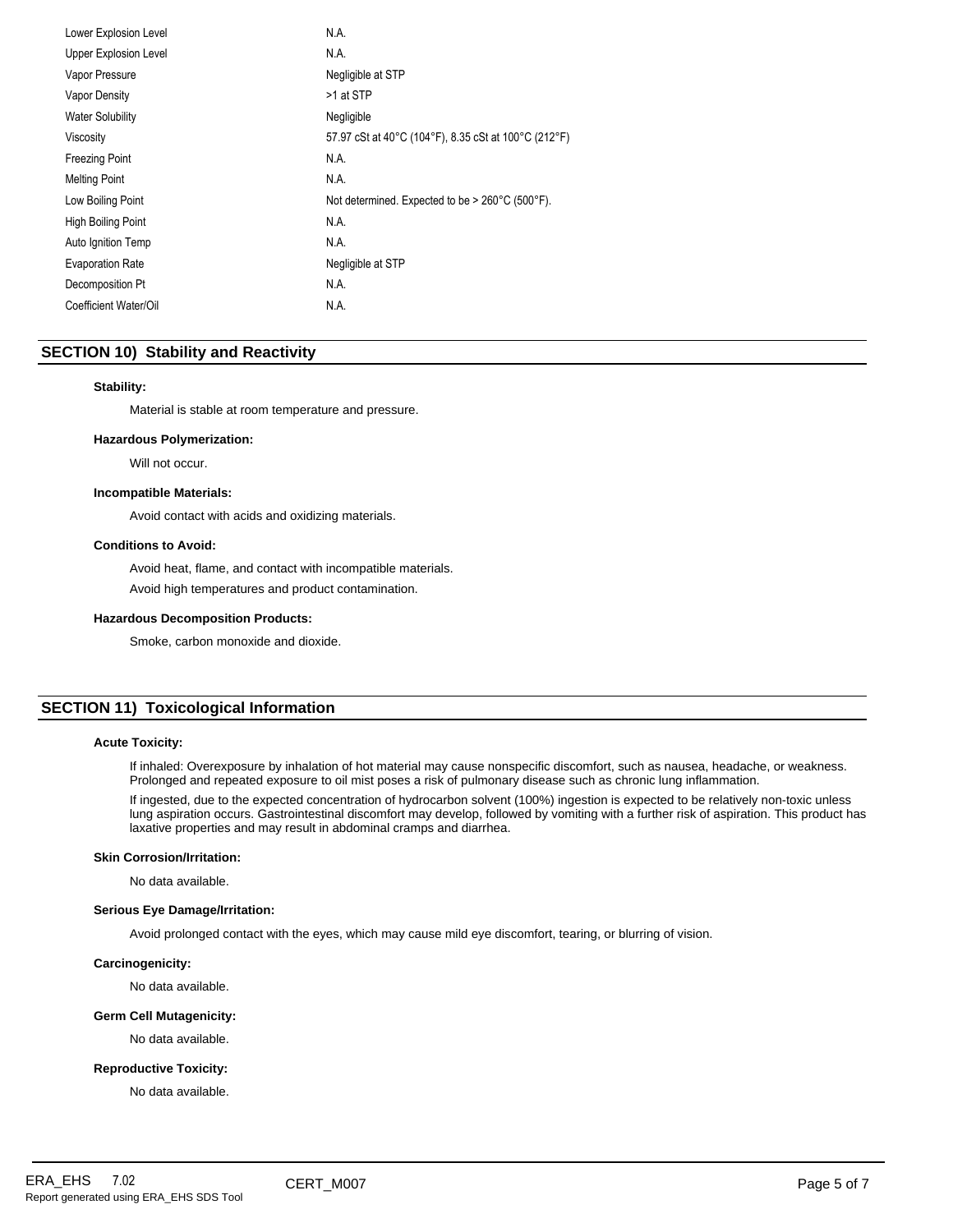#### **Respiratory or Skin Sensitization:**

Prolonged or repeated contact may lead to an allergic skin sensitization in some people and dematitis (dryness, chapping and reddening of skin).

#### **Specific Target Organ Toxicity - Single Exposure:**

No data available.

# **Specific Target Organ Toxicity - Repeated Exposure:**

No data available.

#### **Aspiration Hazard:**

Aspiration into the lungs when swallowed or vomited may cause chemical pneumonitis which can be fatal.

# **SECTION 12) Ecological Information**

#### **Toxicity:**

This material may be toxic to aquatic organisms and should be kept out of sewage and drainage systems and all bodies of water.

#### **Persistence and Degradability:**

No data available.

#### **Bio-accumulative Potential:**

No data available.

#### **Mobility in Soil:**

No data available.

# **Other Adverse Effects:**

No data available.

# **SECTION 13) Disposal Considerations**

#### **Waste Disposal:**

Under RCRA it is the responsibility of the user of the product to determine at the time of disposal whether the product meets RCRA criteria for hazardous waste. Waste management should be in full compliance with federal, state and local laws.

Empty Containers retain product residue which may exhibit hazards of material, therefore do not pressurize, cut, glaze, weld or use for any other purposes. Return drums to reclamation centers for proper cleaning and reuse.

Place used, contaminated or excess material into disposable containers and dispose of in a manner consistent with local and state regulations. Contact local environmental or health authorities for approved disposal of this material. Most used oil is reclaimed or incinerated.

# **SECTION 14) Transport Information**

#### **U.S. DOT Information:**

Bulk Shipping Description: Petroleum Product, N. O. S. Non-Bulk Shipping Description: Petroleum Product, N. O. S.

Identification Number: Not applicable.

Hazard Classification: Not applicable.

Other: See 49 CFR for additional requirements for descriptions, allowed modes of transport and packaging. For more information concerning spills during transport, consult latest DOT Emergency Response Guidebook for Hazardous Materials Incidents, DOT P 5800.3.

#### **IMDG Information:**

This material is not classified as dangerous under IMDG regulations.